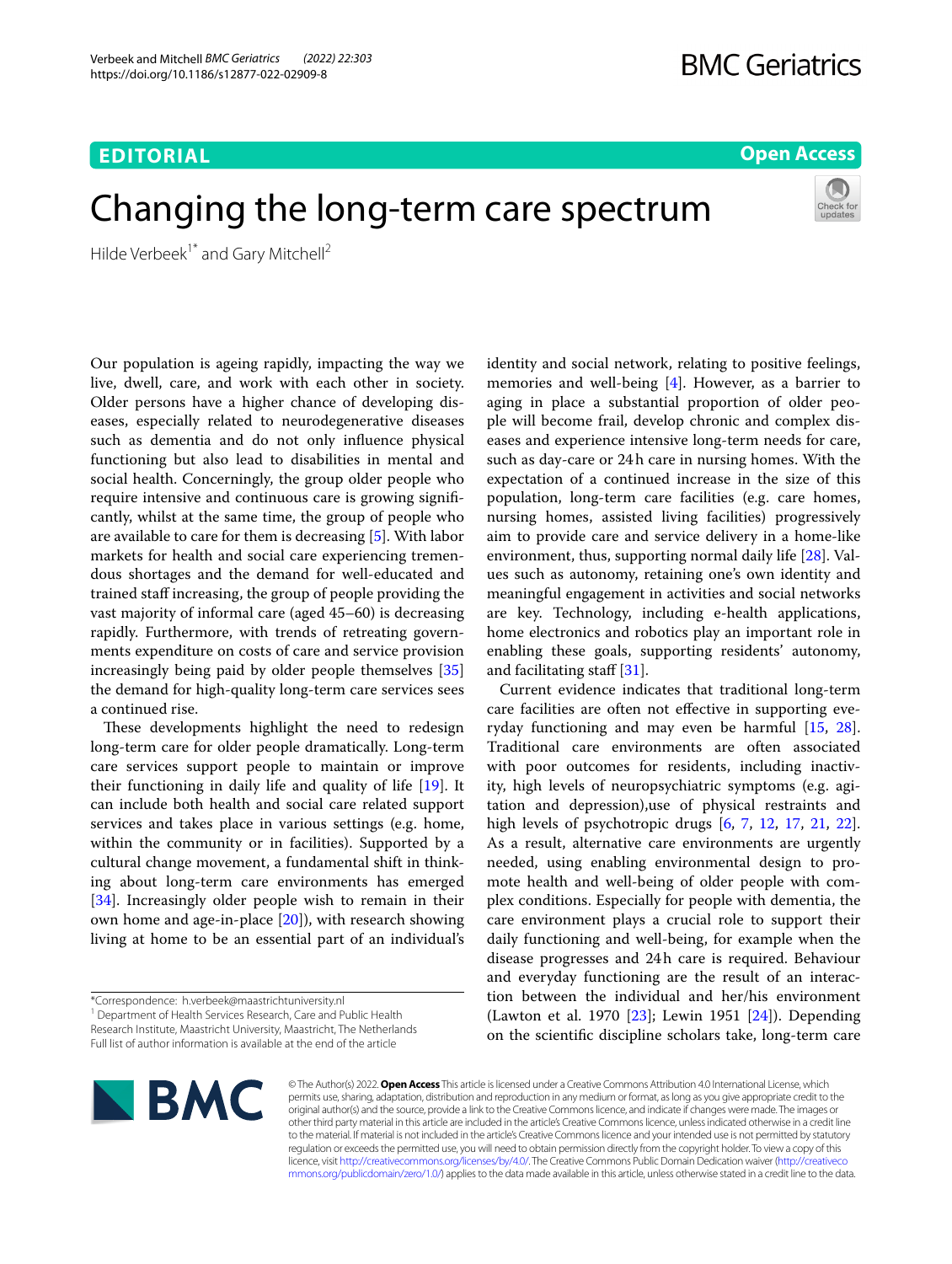environments have been described (Charras et al. 2016 [[8\]](#page-2-17)) as 1) being therapeutic or rehabilitative, focusing on compensating for existing defcits (mainly geriatrics and health sciences origin); (Chaudhury et al. 2014 [[9\]](#page-2-18); Zeisel et al. 1994 [\[36](#page-2-19)]) 2) needs-based, focusing on how the environment can meet the needs of people with dementia (rooted in nursing science and psychology (Algas et al. 1996 [\[2](#page-2-20)]; Morgan et al. 1999 [\[26](#page-2-21)]) or 3) or experiencebased, focusing on how people pose meaning to a place through interaction with their environment (i.e. gerontology and social ecology) (Davis et al. 2009 [[10\]](#page-2-22), Molony et al. 2011 [[27](#page-2-23)]). Following these descriptions, researchers have aimed to develop evidence-based interventions to improve the well-being and daily life of residents with dementia, especially in traditional nursing homes, with mixed results (Charras et al. 2016 [\[8](#page-2-17)]). What often is neglected in practice and research is that congruence is needed between the diferent environmental components (physical, social and organisational), in order to promote well-being and adapted behaviours for people with dementia and their caregivers (de Boer 2021 [[11\]](#page-2-24)). Current long-term care environments may also have highly task-oriented organisational approaches. A mechanism is needed for long-term care environments to adapt, adjust or reconfgure their resource base in response to changing environmental conditions, so-called dynamic capabilities of an organisation (Pablo et al. 2007 [\[29](#page-2-25)]). Evidence suggests that shared values and supportive leadership for staf help in setting priorities and improve the delivery of person-centred care (Backman et al. 2020 [[3\]](#page-2-26); Edvardsson 2011 [[16\]](#page-2-27); van Beek et al. 2010 [\[32](#page-2-28)]).

More knowledge is highly warranted to disentangle environmental working mechanisms that infuence daily functioning in older people in their real-life context, especially for those with dementia. This will increase the efectiveness of quality improvement initiatives and interventions. Furthermore, it will inform practitioners and policy makers in the evidence-based design of care environments for older people. An interdisciplinary approach is needed, synthesizing insights of how the environment is *experienced* (mainly rooted in gerontology and social ecology), how the environment is *used* (mainly rooted in geriatrics, nursing, and psychology), how the environment is *designed* (architecture) and fnally how *care services* are provided in the environment (service science and strategic management). Existing theories of functioning mainly focus on biological and/ or (psycho) social aspects of ageing and insufficiently consider the interplay of physical, social, and organisational environmental mechanisms. Furthermore, current studies mainly take a deficit-based approach, which ultimately may have negative consequences for functioning in residents' daily life. It seems more promising to look beyond the disability of older people and focus on their remaining capacities, determining how gains and positive outcomes can be enabled and preserved [[14](#page-2-29), [25](#page-2-30)]. This requires that an organisation can continuously adapt to change, and therefore possesses dynamic capabilities in their strategic approach.

Innovative, alternative care environments are being developed that have radically changed long-term care environments. For example, community-based living concepts, green care farms, shared housing arrangements or dementia care villages (De bruin et al. 2017 [[13](#page-2-31)]; Peoples et al. 2020 [[30\]](#page-2-32); Verbeek et al. 2021 [[33\]](#page-2-33)). These projects have in common that they aim to provide a homelike environment for older people, encouraging remaining capacity and increasing engagement, autonomy and participation in normal daily life. The role of staff is also changing, with more focus on encouraging remaining capacities, instead of taking over tasks, forming partnerships with family caregivers (Adams et al. 2018 [[1\]](#page-2-34); Gilster et al. 2018 [[18](#page-2-35)]). Furthermore, most projects explicitly aim for embedding within the local community and social networks.

We anticipate that older people requiring long-term care reside in a variety of living arrangements and care concepts in the future. This requires a changing role for all actors involved in the ecosystem of longterm care, including older people, their family care givers, professional caregivers, long-term care providers, social care providers, municipalities, funding agencies, housing organizations and local and national governments.

Long-term care environments can include the home, the community, assisted living facilities, care homes or any facility where people receive long-term care. As such, optimizing the long-term care environment requires the input of multiple disciplines to solve the complex problems highlighted in this article. In this series, we will present original empirical research, evidence synthesis, quality improvement studies and discursive commentaries that move society's understanding of long-term environments forward. Contributions that consider the relationship between the physical, social, and organizational aspects on the longterm care environment are particularly encouraged. The aim of this collection is to provide high-quality science that can be freely accessed by people who receive or provide care, deliver healthcare education or undertake research in long-term care environments. We hope that this collection will facilitate and empower these individuals to fnd new ways to optimize care provided within their own long-term care environment.